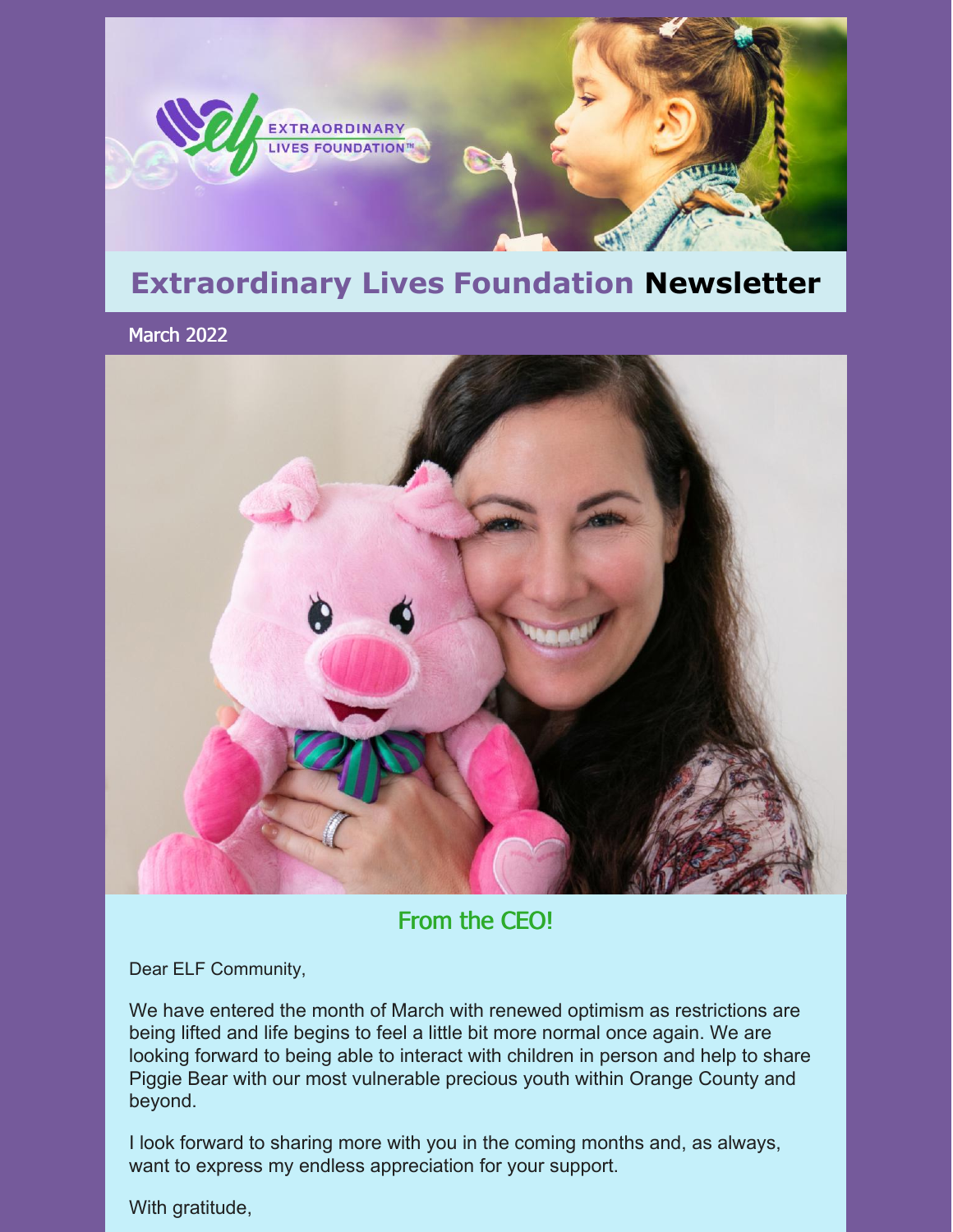Mara [James](mailto:mara@elfempowers.org) Chief Executive Officer



#### Piggie Bear® In The **Community**

Thank you to all of you that were able to join us at the amazing Oso Fit Run event. It was great to be in person and the children LOVED high-fiving Piggie Bear as they crossed the finish line.



We had the opportunity to donate Piggie Bear toolkits to the at-risk youth and foster children at Olive Crest, Orange **County** 

**[LEARN](https://www.elfempowers.org/community-outreach.html) MORE**

### Community Outreach

On March 25th. we became a member of the Laguna Niguel Chamber of Commerce!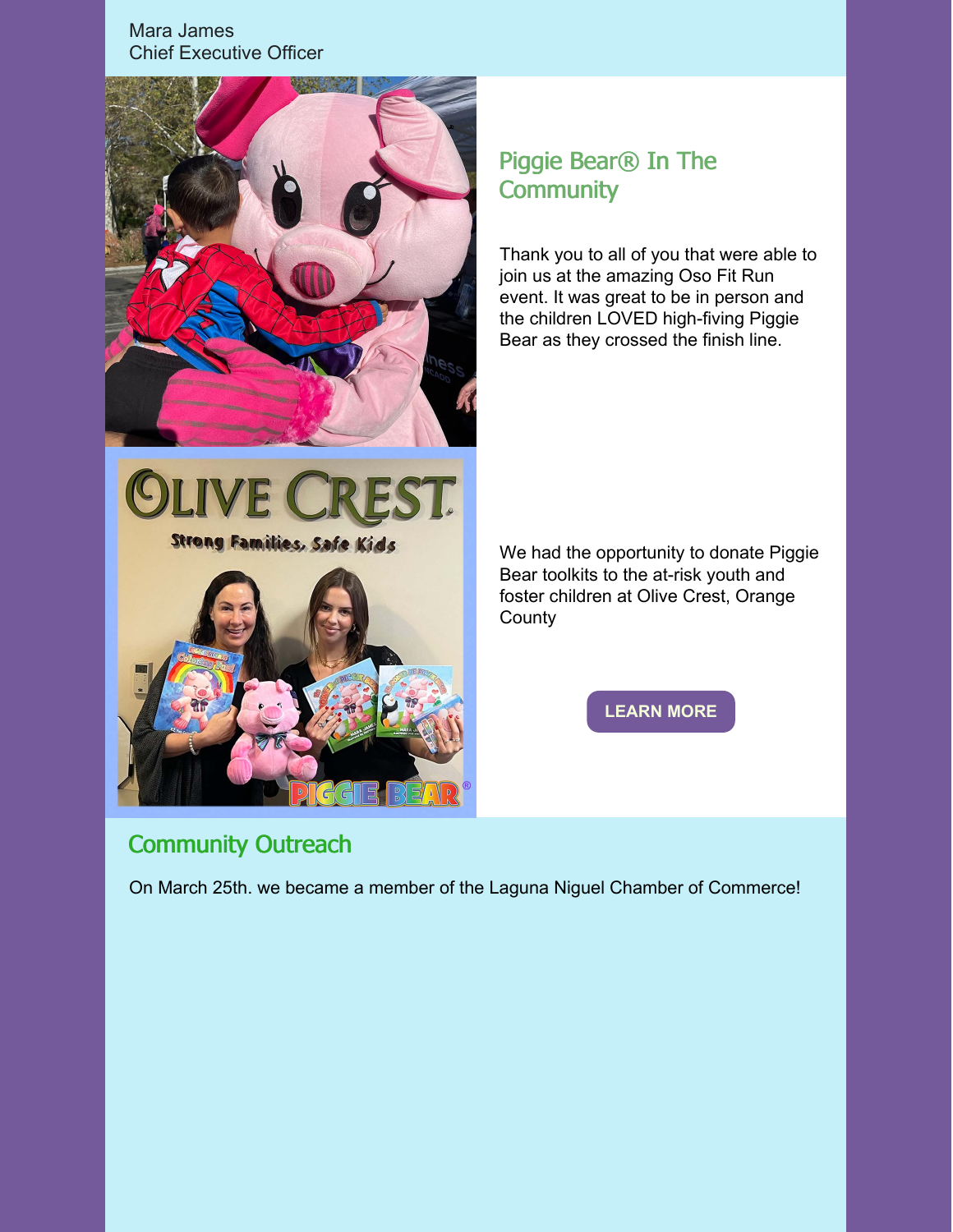

#### Welcome to our New Board Members!